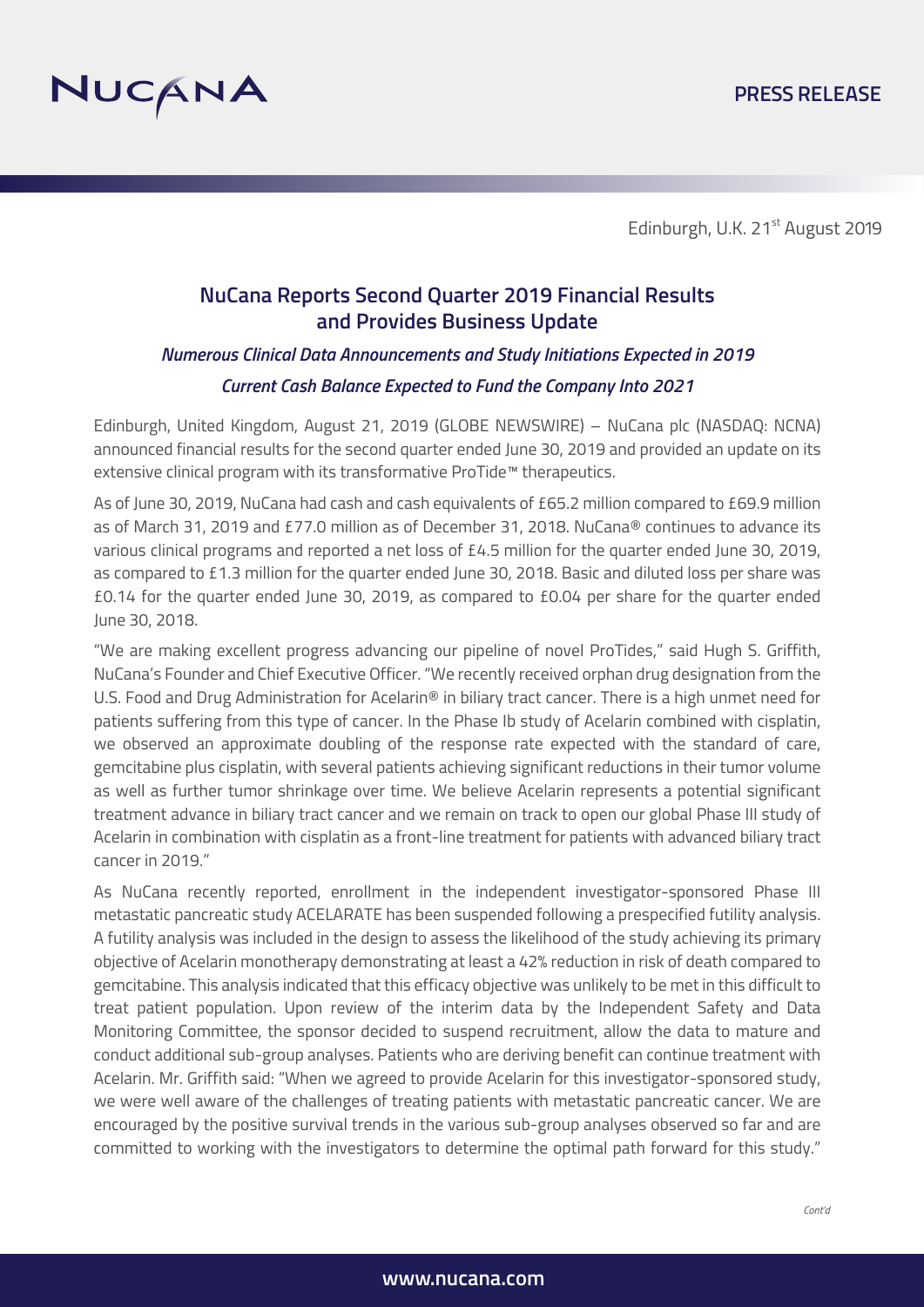# NUCANA

#### **PRESS RELEASE**

Edinburgh, U.K. 21<sup>st</sup> August 2019

Mr. Griffith continued: "We are also excited about the progress of our two other ProTides in the clinic. For NUC-3373, our ProTide transformation of the active anti-cancer metabolite of 5-fluorouracil (5-FU), one of the most widely prescribed anti-cancer agents, we look forward to announcing additional data in 2019 from both the Phase Ib study in combination with other agents typically combined with 5-FU in patients with colorectal cancer and the Phase I monotherapy study. We also recently announced the dosing of the first patients in the Phase I study of NUC-7738, our ProTide transformation of a novel nucleoside analog, 3'-deoxyadenosine or cordycepin."

Mr. Griffith concluded: "We look forward to announcing more data over the course of 2019. We have continued to validate our ProTide technology's ability to transform some of the most widely prescribed as well as novel agents into what we believe will be more efficacious and safer treatments. With multiple milestones expected across our pipeline, we anticipate a busy and productive second half of 2019 for NuCana."

NuCana believes its current cash and cash equivalents will be sufficient to fund its planned operations into 2021. In addition to continuing or completing the ongoing clinical studies, NuCana believes its current cash and cash equivalents will enable the following:

- Opening a Phase III study (NuTide:121) of Acelarin in combination with cisplatin in patients with advanced or metastatic biliary tract cancer;
- Initiating a Phase II/III study of Acelarin in combination with a platinum agent for patients with ovarian cancer; and
- Initiating a Phase II/III clinical study of NUC-3373 in combination with other agents for patients with colorectal cancer.

#### **Anticipated Milestones**

- Acelarin is NuCana's ProTide transformation of gemcitabine. In 2019, NuCana expects to:
	- o Open a Phase III study of Acelarin combined with cisplatin as a first-line treatment for patients with advanced biliary tract cancer.
	- o Contingent on regulatory guidance and other factors, evaluate the initiation of a Phase II/III study of Acelarin in combination with a platinum agent for patients with ovarian cancer.
	- o Report interim data from the ongoing Phase II study (PRO-105) of single-agent Acelarin for patients with platinum-resistant ovarian cancer.
- NUC-3373 is NuCana's second ProTide in clinical development, a transformation of the active anti-cancer metabolite of 5-FU. In 2019, NuCana expects to:
	- o Report interim data from the ongoing Phase Ib study (NuTide:302) of NUC-3373 in combination with other agents with which 5-FU is typically combined, including leucovorin, oxaliplatin and irinotecan in patients with advanced colorectal cancer.
	- o Report additional data from the ongoing Phase I study (NuTide:301) of single-agent NUC-3373 in patients with advanced solid tumors.
	- o Contingent on regulatory guidance and other factors, initiate a Phase II/III study of NUC-3373 in combination with other agents for patients with advanced colorectal cancer.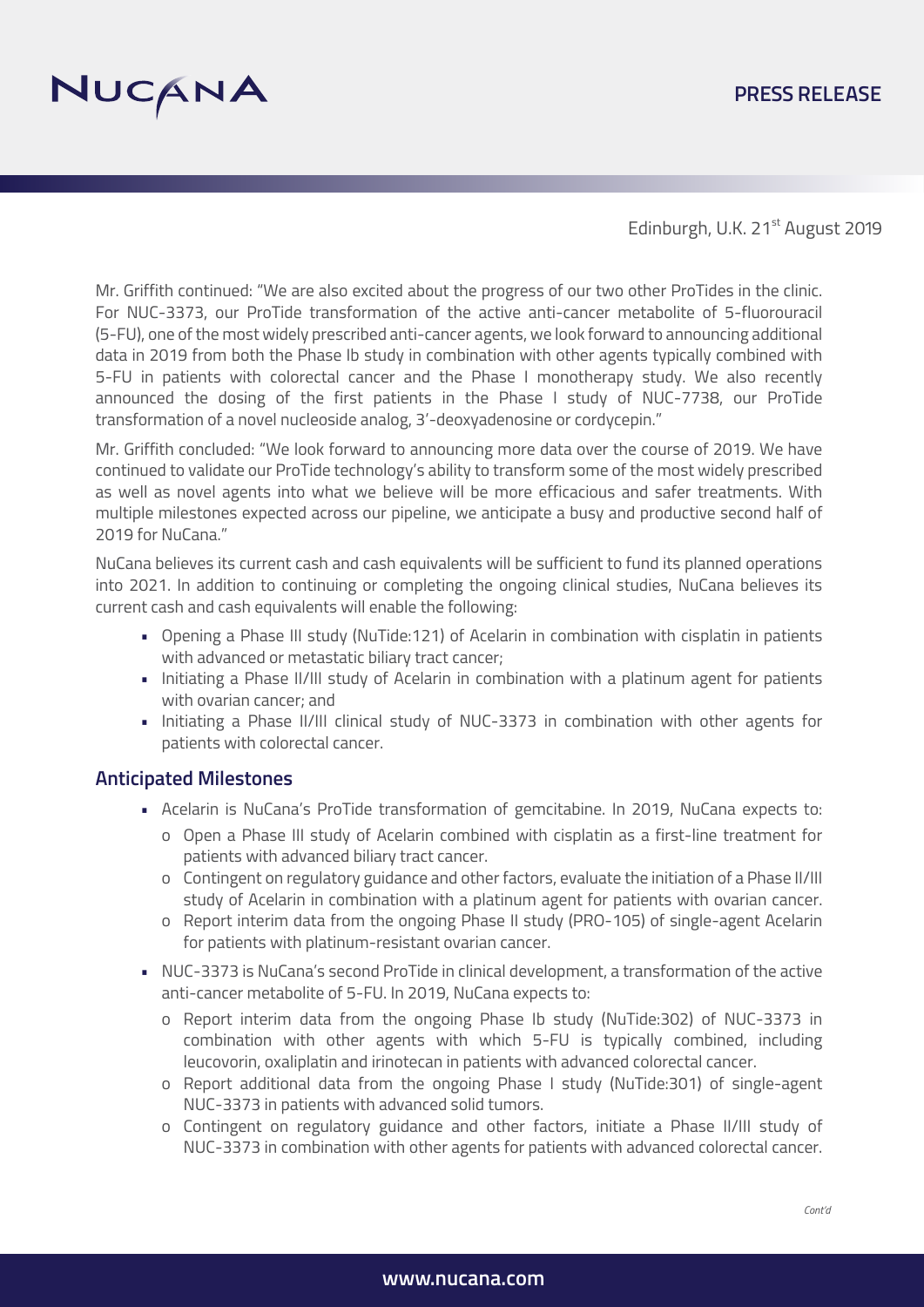

- NUC-7738 is NuCana's ProTide transformation of a novel nucleoside analog, 3'-deoxyadenosine or cordycepin. In 2019, NuCana expects to:
	- o Report interim data from the Phase I study (NuTide:701) in patients with advanced solid tumors.

#### **About NuCana plc**

NuCana is a clinical-stage biopharmaceutical company focused on significantly improving treatment outcomes for cancer patients by applying our ProTide technology to transform some of the most widely prescribed chemotherapy agents, nucleoside analogs, into more effective and safer medicines. While these conventional agents remain part of the standard of care for the treatment of many solid and hematological tumors, their efficacy is limited by cancer cell resistance mechanisms and they are often poorly tolerated. Utilizing our proprietary technology, we are developing new medicines, ProTides, designed to overcome key cancer resistance mechanisms and generate much higher concentrations of anti-cancer metabolites in cancer cells. Our most advanced ProTide candidates, Acelarin and NUC-3373, are new chemical entities derived from the nucleoside analogs gemcitabine and 5-fluorouracil, respectively, two widely used chemotherapy agents. Acelarin is currently being evaluated in three clinical studies, including a Phase Ib study for patients with biliary tract cancer, a Phase II study for patients with ovarian cancer and a Phase III study for patients with pancreatic cancer for which enrollment has been suspended. NUC-3373 is currently in a Phase I study for the potential treatment of a wide range of advanced solid tumors and a Phase Ib study for patients with advanced colorectal cancer. Our third ProTide, NUC-7738, is a transformation of a novel nucleoside analog (3'-deoxyadenosine or cordycepin) and is in a Phase I study for patients with advanced solid tumors.

#### **Forward-Looking Statements**

This press release may contain "forward‐looking" statements within the meaning of the Private Securities Litigation Reform Act of 1995 that are based on the beliefs and assumptions and on information currently available to management of NuCana plc (the "Company"). All statements other than statements of historical fact contained in this press release are forward-looking statements, including statements concerning the amount and sufficiency of the Company's current cash and cash equivalents to fund its planned operations into 2021; the Company's planned and ongoing clinical studies for the Company's product candidates and the potential advantages of those product candidates, including Acelarin, NUC-3373 and NUC-7738; the initiation, enrollment, timing, progress, release of data from and results of those planned and ongoing clinical studies; the potential for any future follow-up analyses by the study sponsor of the ACELARATE study; the potential for any further development of Acelarin in pancreatic cancer; and the utility of prior non-clinical and clinical data in determining future clinical results. In some cases, you can identify forward-looking statements by terminology such as "may," "will," "should," "expects," "plans," "anticipates," "believes," "estimates," "predicts," "potential" or "continue" or the negative of these terms or other comparable terminology. Forward-looking statements involve known and unknown risks, uncertainties and other factors that may cause the Company's actual results, performance or achievements to be materially different from any future results, performance or achievements expressed or implied by the forward-looking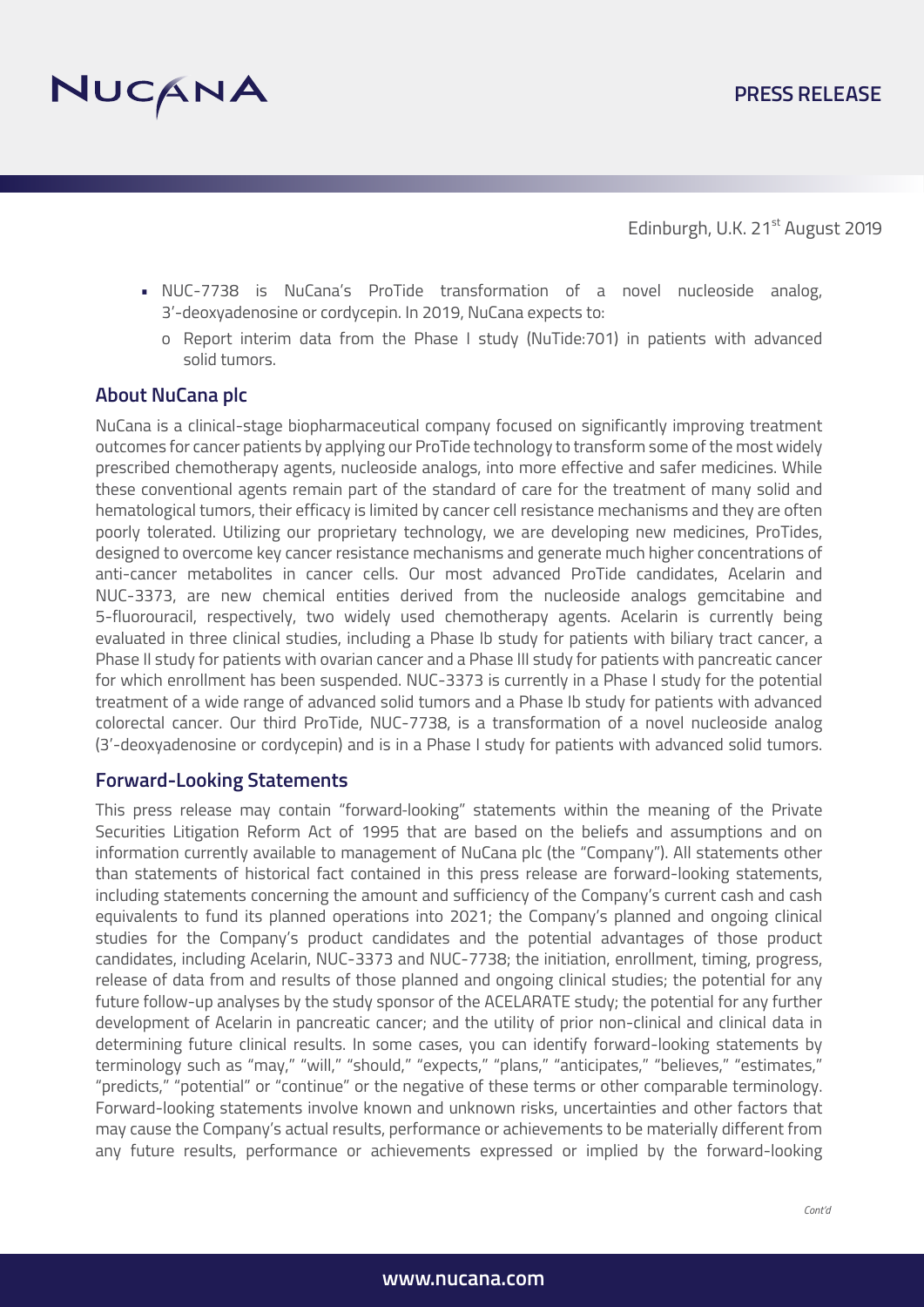

#### **PRESS RELEASE**

Edinburgh, U.K. 21<sup>st</sup> August 2019

statements. These risks and uncertainties include, but are not limited to, the risks and uncertainties set forth in the "Risk Factors" section of the Company's Annual Report on Form 20-F for the year ended December 31, 2018 filed with the Securities and Exchange Commission ("SEC") on March 7, 2019, and subsequent reports that the Company files with the SEC. Forward-looking statements represent the Company's beliefs and assumptions only as of the date of this press release. Although the Company believes that the expectations reflected in the forward-looking statements are reasonable, it cannot guarantee future results, levels of activity, performance or achievements. Except as required by law, the Company assumes no obligation to publicly update any forward‐looking statements for any reason after the date of this press release to conform any of the forward-looking statements to actual results or to changes in its expectations.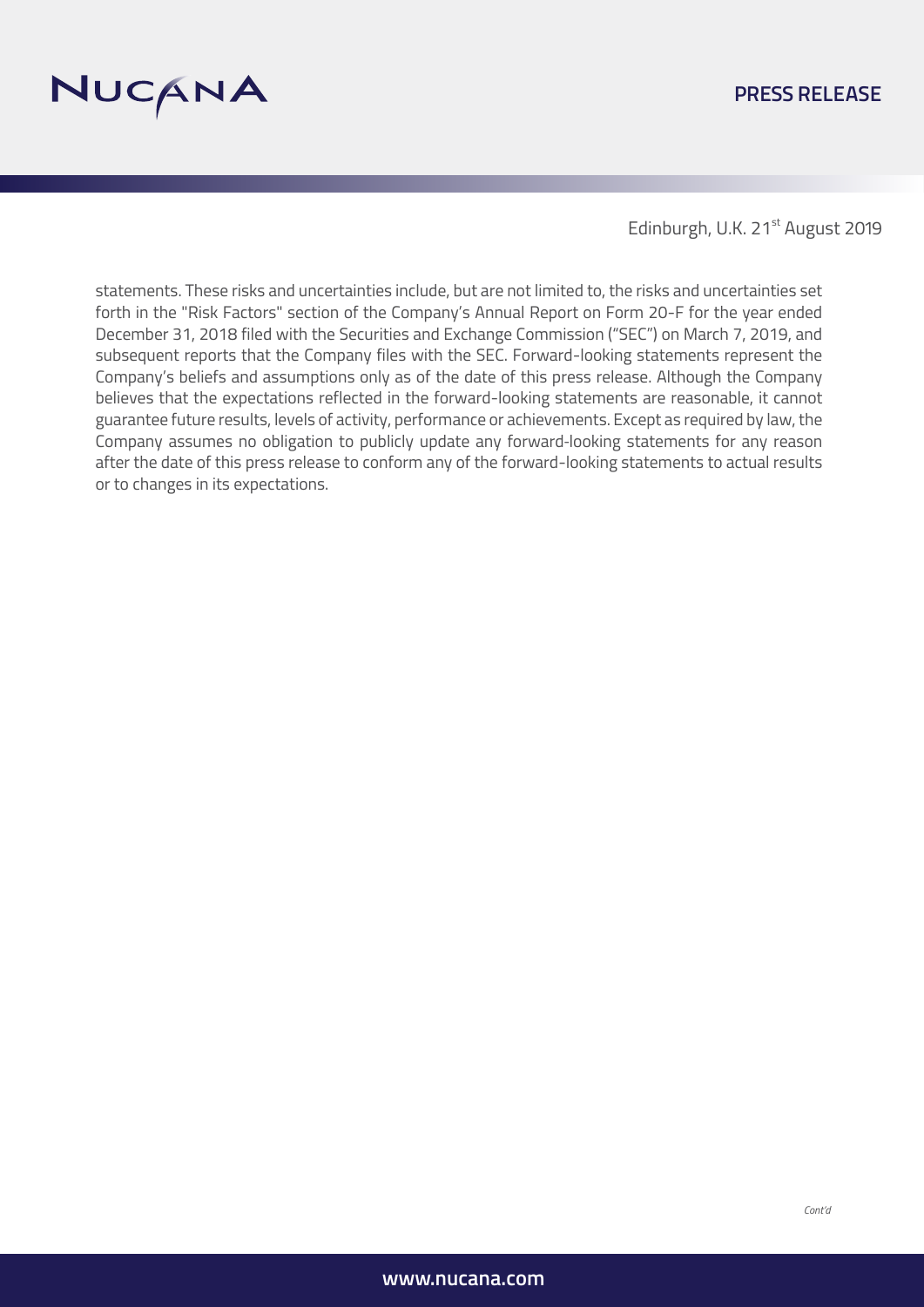

# **Unaudited Condensed Consolidated Statements of Operations**

|                                     | For the three months ended<br>June 30, |          | For the six months ended<br>June 30, |           |
|-------------------------------------|----------------------------------------|----------|--------------------------------------|-----------|
|                                     |                                        |          |                                      |           |
|                                     | 2019                                   | 2018     | 2019                                 | 2018      |
|                                     | (in thousands, except per share data)  |          |                                      |           |
|                                     | (unaudited)                            |          |                                      |           |
|                                     | f                                      | f        | f                                    | f         |
| Research and development expenses   | (5,356)                                | (5, 158) | (9,706)                              | (8,863)   |
| Administrative expenses             | (1,462)                                | (1,402)  | (2,808)                              | (2,642)   |
| Net foreign exchange gains (losses) | 943                                    | 3,607    | (37)                                 | 1,059     |
| <b>Operating loss</b>               | (5, 875)                               | (2,953)  | (12, 551)                            | (10, 446) |
| Finance income                      | 297                                    | 252      | 616                                  | 442       |
| Loss before tax                     | (5, 578)                               | (2,701)  | (11, 935)                            | (10,004)  |
| Income tax credit                   | 1,108                                  | 1,383    | 2,108                                | 2,292     |
| Loss for the period                 | (4, 470)                               | (1, 318) | (9,827)                              | (7, 712)  |
|                                     |                                        |          |                                      |           |
| Basic and diluted loss per share    | (0.14)                                 | (0.04)   | (0.30)                               | (0.24)    |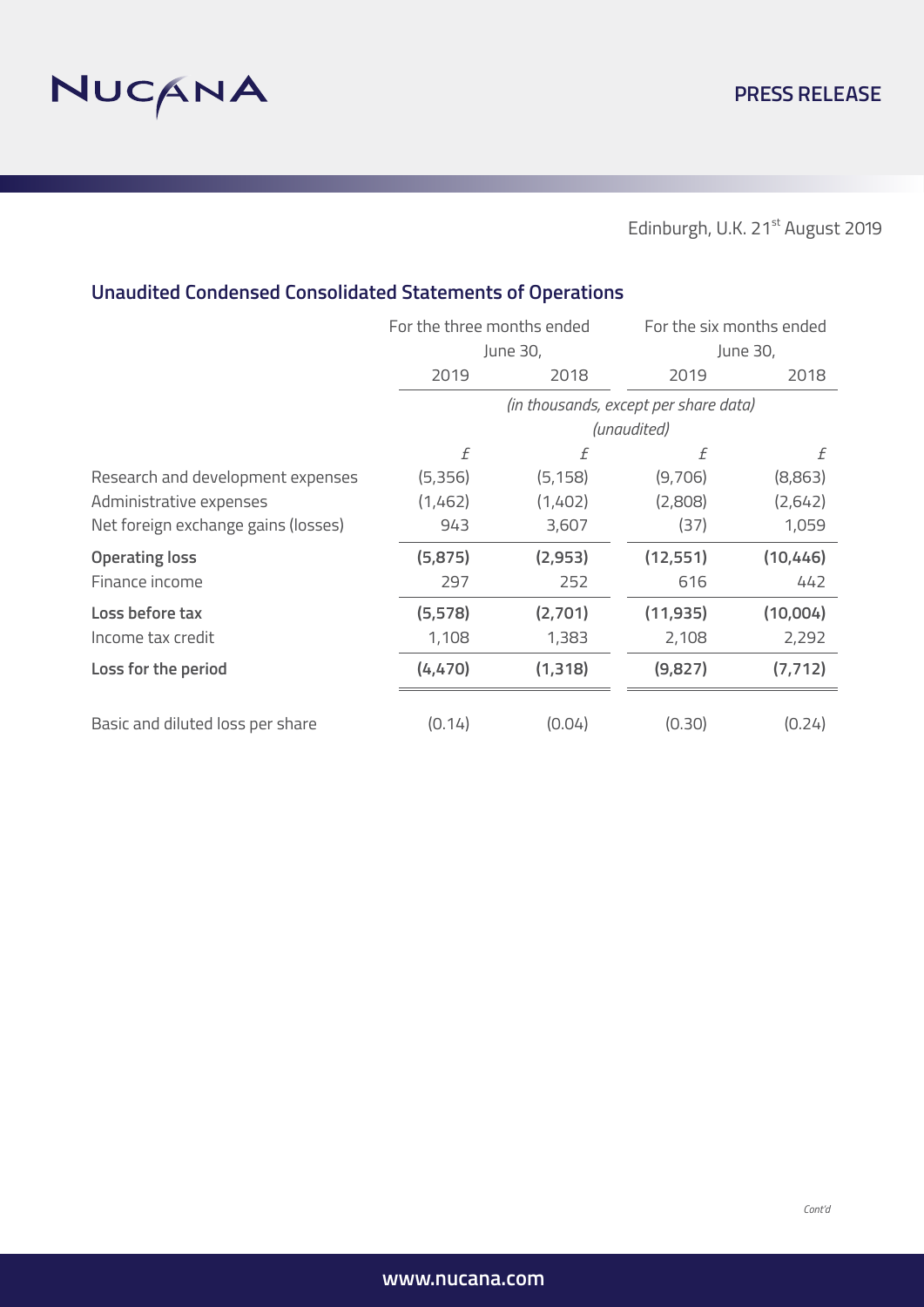

## **Unaudited Condensed Consolidated Statements of Financial Position**

|                                                            | June 30,<br>2019 | December 31,<br>2018          |
|------------------------------------------------------------|------------------|-------------------------------|
|                                                            |                  | (in thousands)<br>(unaudited) |
|                                                            | f                | f                             |
| <b>Assets</b><br>Non-current assets                        |                  |                               |
| Intangible assets                                          | 3,686            | 3,122                         |
| Property, plant and equipment                              | 869              | 427                           |
| Deferred tax asset                                         | 34               | 47                            |
|                                                            | 4,589            | 3,596                         |
| <b>Current assets</b>                                      |                  |                               |
| Prepayments, accrued income and other receivables          | 3,854            | 2,354                         |
| Current income tax receivable                              | 6,373            | 4,263                         |
| Cash and cash equivalents                                  | 65,174           | 76,972                        |
|                                                            | 75,401           | 83,589                        |
|                                                            |                  |                               |
| <b>Total assets</b>                                        | 79,990           | 87,185                        |
| <b>Equity and liabilities</b>                              |                  |                               |
| <b>Capital and reserves</b>                                |                  |                               |
| Share capital and share premium                            | 80,801           | 80,715                        |
| Other reserves                                             | 60,689           | 59,692                        |
| Accumulated deficit                                        | (68, 470)        | (58, 813)                     |
| Total equity attributable to equity holders of the Company | 73,020           | 81,594                        |
| <b>Non-current liabilities</b>                             |                  |                               |
| Provisions                                                 | 26               | 26                            |
| Lease liability                                            | 294              |                               |
|                                                            | 320              | 26                            |
| <b>Current liabilities</b>                                 |                  |                               |
| Trade payables                                             | 2,291            | 2,455                         |
| Payroll taxes and social security                          | 165              | 127                           |
| Lease liability                                            | 186              |                               |
| Accrued expenditure                                        | 4,008            | 2,983                         |
|                                                            | 6,650            | 5,565                         |
| <b>Total liabilities</b>                                   |                  |                               |
|                                                            | 6,970            | 5,591                         |
| <b>Total equity and liabilities</b>                        | 79,990           | 87,185                        |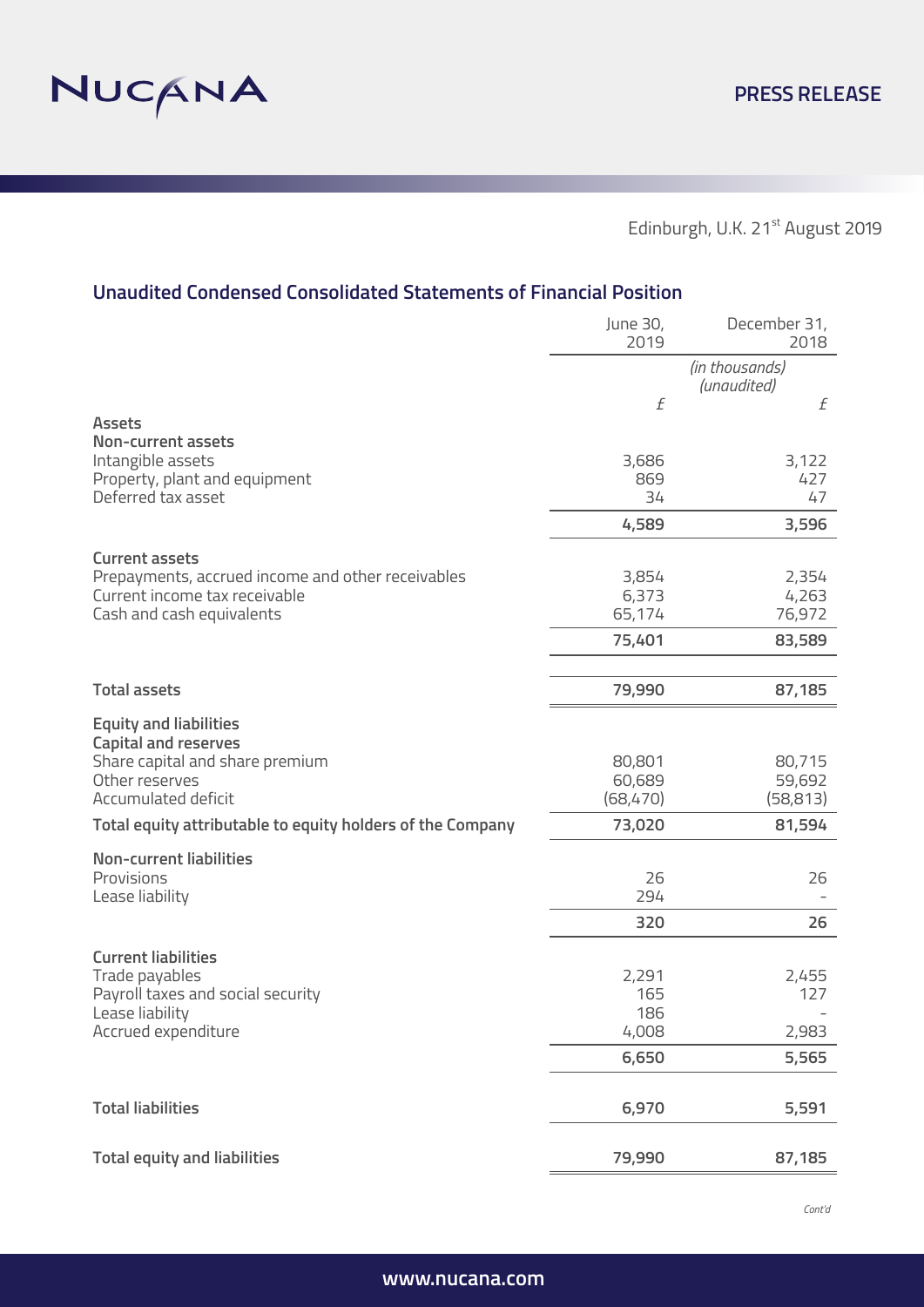

### **Unaudited Condensed Consolidated Statements of Cash Flows**

|                                                                          | For the six months ended June 30, |                |
|--------------------------------------------------------------------------|-----------------------------------|----------------|
|                                                                          | 2019                              | 2018           |
|                                                                          | (in thousands)<br>(unaudited)     |                |
|                                                                          | $\sqrt{f}$                        | f              |
| <b>Cash flows from operating activities</b>                              |                                   |                |
| Loss for the period                                                      | (9,827)                           | (7, 712)       |
| Adjustments for:                                                         |                                   |                |
| Income tax credit<br>Amortization and depreciation                       | (2, 108)<br>336                   | (2,292)<br>164 |
| Finance income                                                           | (616)                             | (442)          |
| Share-based payments                                                     | 1,166                             | 997            |
| Net foreign exchange losses (gains)                                      | 22                                | (1, 112)       |
|                                                                          | (11, 027)                         | (10, 397)      |
| Movements in working capital:                                            |                                   |                |
| (Increase) decrease in prepayments, accrued income and other receivables | (1,518)                           | 1,358          |
| (Decrease) increase in trade payables                                    | (164)                             | 1,003          |
| Increase in payroll taxes, social security and accrued expenditure       | 1,063                             | 231            |
| Movements in working capital                                             | (619)                             | 2,592          |
| <b>Cash used in operations</b>                                           | (11, 646)                         | (7,805)        |
| Net income tax credit received                                           | 11                                | 1,906          |
| Net cash used in operating activities                                    | (11, 635)                         | (5,899)        |
| <b>Cash flows from investing activities</b>                              |                                   |                |
| Interest received                                                        | 622                               | 429            |
| Payments for property, plant and equipment                               | (21)                              | (200)          |
| Payments for intangible assets                                           | (734)                             | (648)          |
| Net cash used in investing activities                                    | (133)                             | (419)          |
| <b>Cash flows from financing activities</b>                              |                                   |                |
| Payments for lease liabilities                                           | (95)                              |                |
| Proceeds from issue of share capital                                     | 86                                |                |
| Net cash used in financing activities                                    | (9)                               |                |
| Net decrease in cash and cash equivalents                                | (11, 777)                         | (6,318)        |
| Cash and cash equivalents at beginning of period                         | 76,972                            | 86,703         |
| Effect of exchange rate changes on cash and cash equivalents             | (21)                              | 1,084          |
| Cash and cash equivalents at end of period                               | 65,174                            | 81,469         |